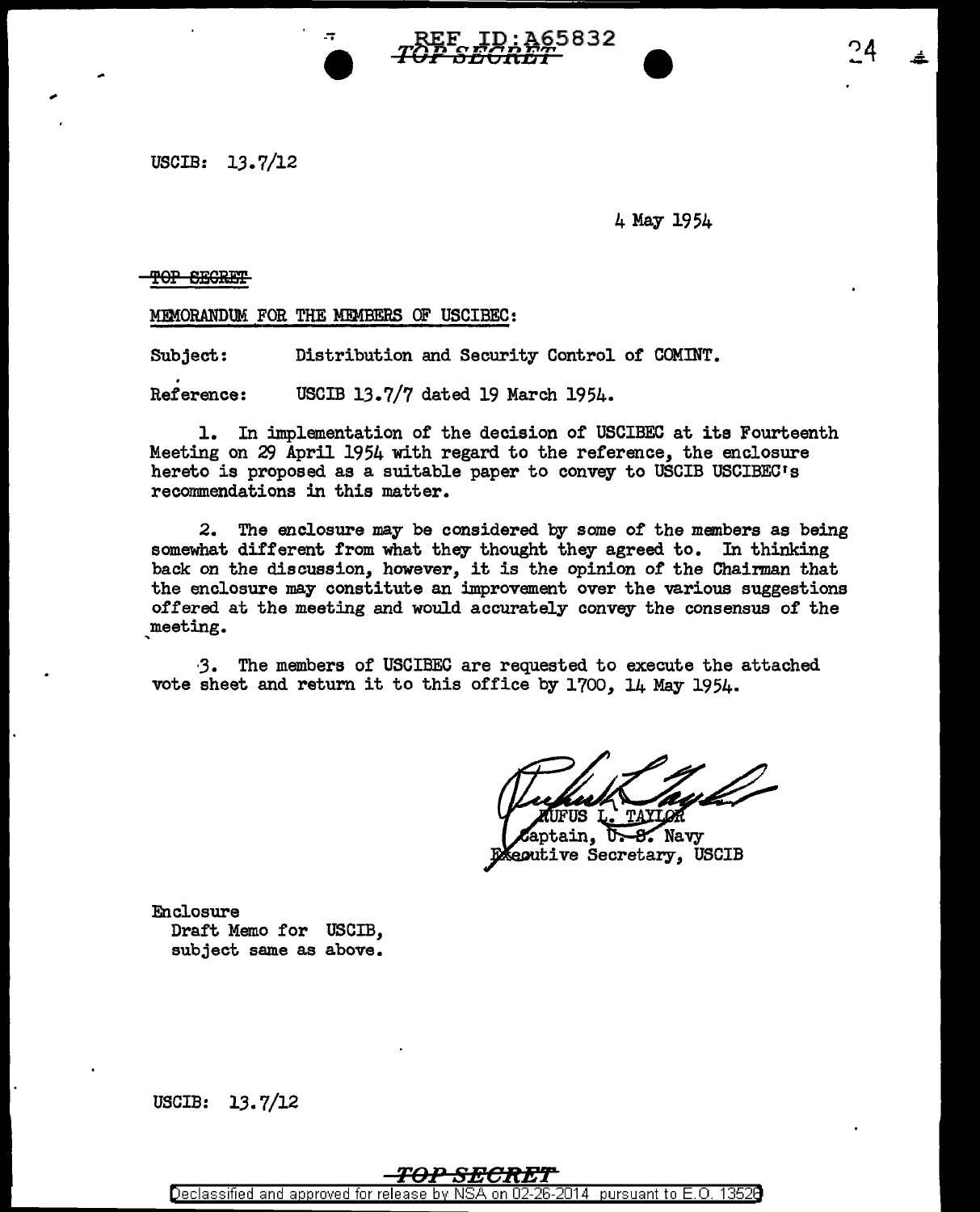5832ھن

## **POP SEGRIF**

... DRAFT

MEMORANDUM FOR THE MEMBERS OF USCIB:

Subject: Distribution and Security Control of COMINT.

Atomic Energy Commission

Reference: USCIB Directive Number 5.

1. The Executive Committee recommend that USCIB approve the table set forth in paragraph 2 below as its current determination of:

a. Those activities not under the exclusive cognizance of a USCIB member department or agency which have a "need-to-know" for COMINT, and

b. The member department or agency designated to perform for the Board COMINT distribution and security control functions.

2. a. Activity

Bureau

 $_{\text{CTA}}$  (1)

|  | of the Budget |  | case | By assignment in each |  |
|--|---------------|--|------|-----------------------|--|
|  |               |  |      |                       |  |

| Foreign Operations Administration  | <b>STATE</b>         |  |  |
|------------------------------------|----------------------|--|--|
| Intelligence Advisory Committee    | CIA $(2)$            |  |  |
| National Security Council          | $_{\text{CIA}}$ (2)  |  |  |
| Office of Defense Mobilization     | <b>CIA</b>           |  |  |
| Operations Coordinating Board      | $_{\text{CIA}}$ (2)  |  |  |
| Project LINCOLN                    | AIR FORCE $(2)$      |  |  |
| <b>SACEUR</b>                      | ARMY(3)              |  |  |
| <b>SACLANT</b>                     | $_{\text{NAVY}}$ (3) |  |  |
| S-D MICC                           | STATE $(2)$          |  |  |
| U.S. Coast Guard                   | $_{\text{NAVY}}$ (3) |  |  |
| U.S. Communications Security Board | $_{NSA}$ (2)         |  |  |
| U.S. Weather Bureau                | <b>CIA</b>           |  |  |
| White House                        | <b>CIA</b>           |  |  |
|                                    |                      |  |  |

Enclosure with USCIB 13.7/12 dtd 4 May 1954.

b. Distribution and Security Control of COMINT